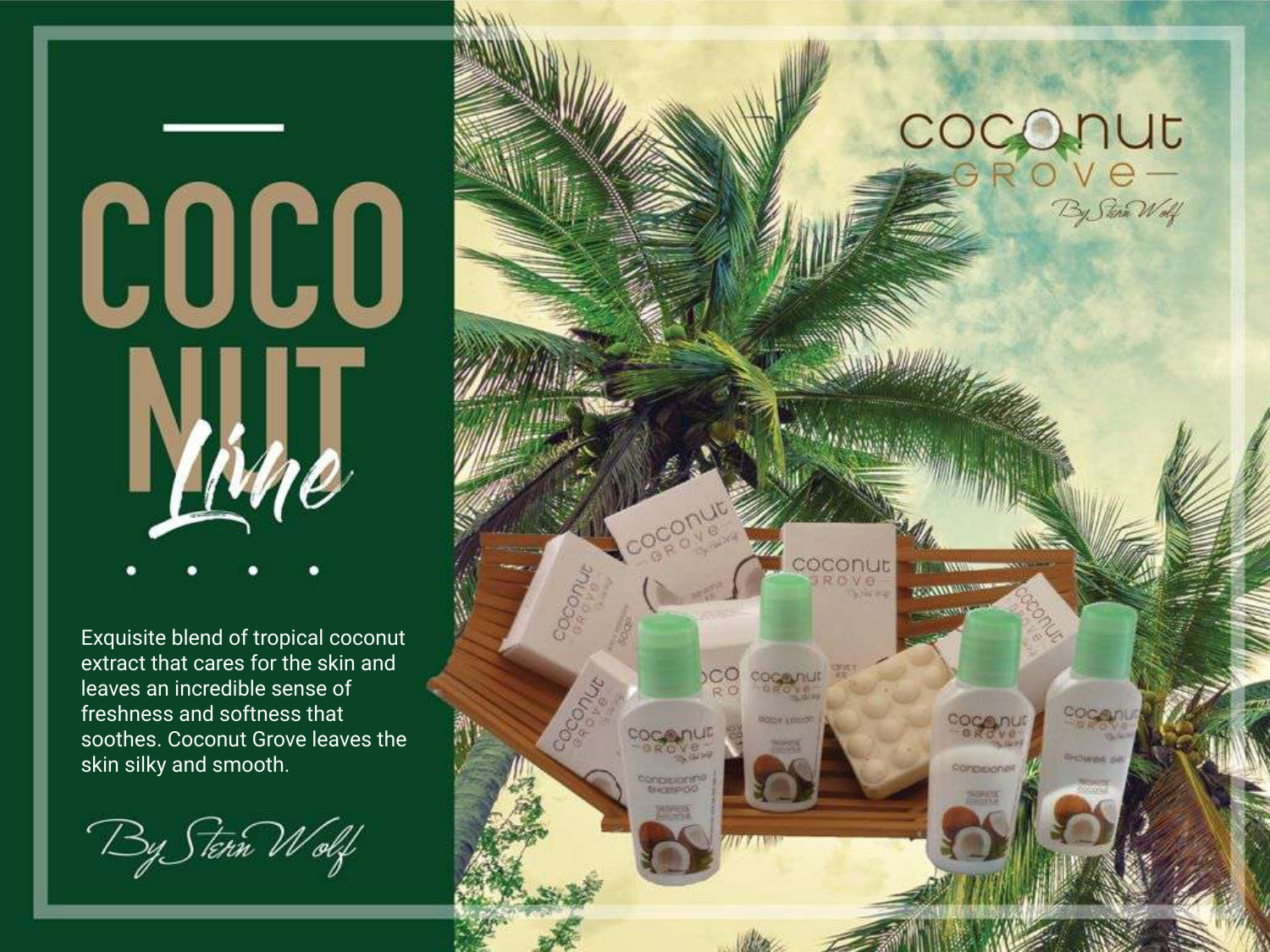## **COCONUT GROVE**

### **LIQUID**

### **PIECES PER BOX**

| 250 |
|-----|
| 250 |
| 250 |
| 250 |
| 250 |
| 250 |
| 250 |
| 250 |
|     |

### **ACCESORIES**

| SOAP 30 GR (LITE) |  |
|-------------------|--|
| SOAP 50 GR (LITE) |  |
| VANITY KIT        |  |
| <b>SEWING KIT</b> |  |
| SHOWER CAP        |  |
| SHOF POLISHER     |  |
|                   |  |

### **PIECES PER BOX**

| 424 |  |
|-----|--|
| 234 |  |
| 200 |  |
| 500 |  |
| 420 |  |
| 420 |  |
|     |  |